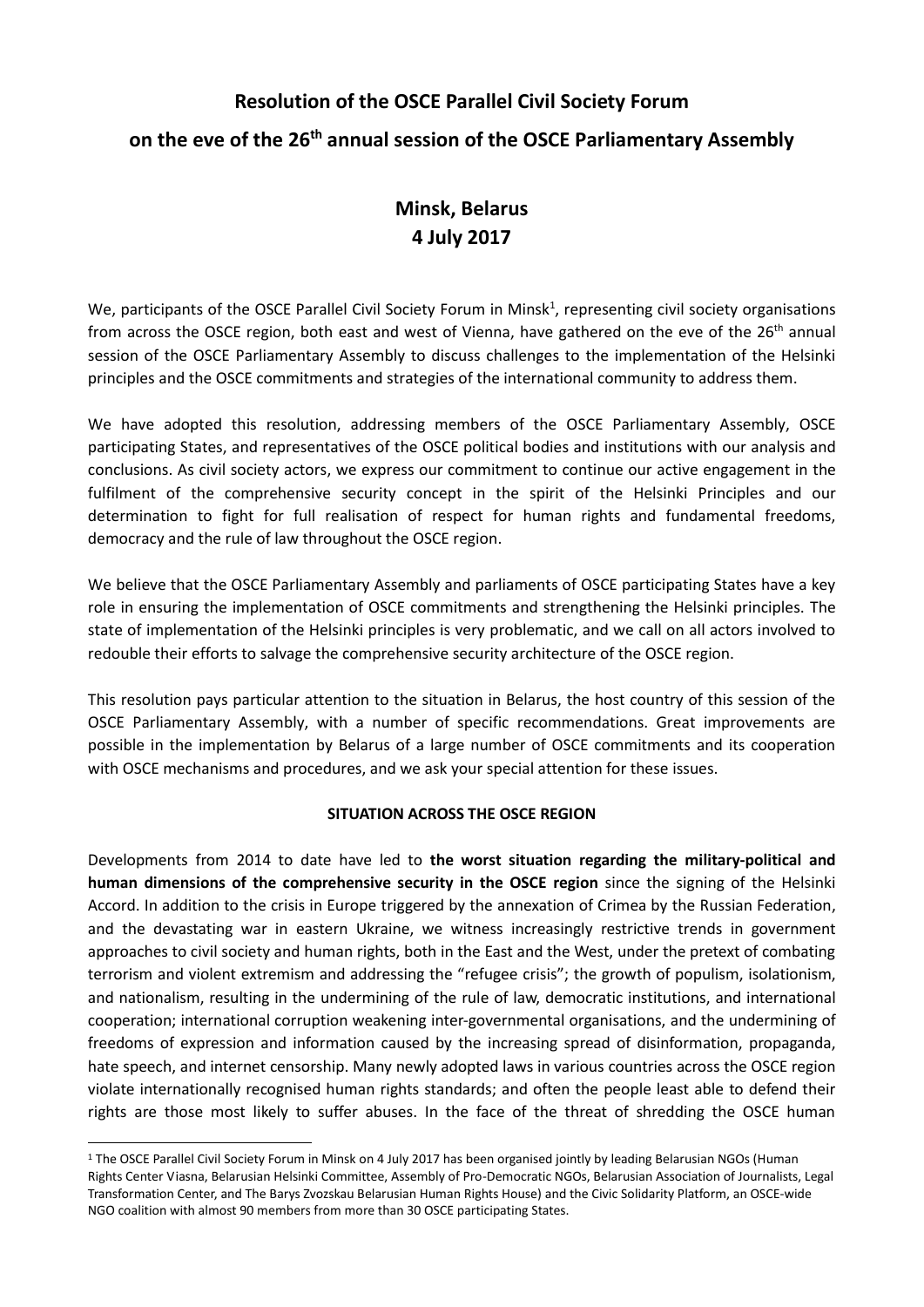dimension in favour of what some refer to as "*hard security*" it is essential, now more than ever, to confront these problems in the OSCE region and on the global level on the basis of the Helsinki concept of comprehensive security.

The continued security and human rights crisis in the OSCE region in the context of the **war in eastern Ukraine and the occupation of Crimea** has remained our priority concern. This, the worst breach of the Helsinki Final Act principles in the history of the OSCE, was not effectively reversed in 2016-2017 and continues to strongly undermine international security and cooperation, the three dimensions of the OSCE, and the very ability of the organisation to function.

**Crimea** remains de-facto under the control of the Russian Federation**,** in violation of Ukraine's sovereignty and territorial integrity and in direct violation of the Helsinki Final Act principles. Monitoring of the human rights situation in Crimea by civic activists shows that the situation on the peninsula has deteriorated further in 2016-2017. Gross violations of human rights include arbitrary detention, abductions, torture, enforced disappearances, murder, the forceful relocation of detained persons to Russia and their politicallymotivated prosecution, abuse of counter-extremism and counter-terrorism legislation as well as violations of freedoms of peaceful assembly, expression, and association, particularly targeting members of the Crimean Tatar community and individuals who hold pro-Ukrainian views. Russia has not implemented a single recommendation from the July 2015 report of the OSCE Human Rights Assessment Mission on Crimea by the OSCE ODIHR and the OSCE High Commissioner on National Minorities. Lack of access by the OSCE and other inter-governmental organisations to monitor the situation on the ground further exacerbates the situation in Crimea.

The ongoing devastating conflict in the **Donbas region** in the East of Ukraine poses great challenges to Ukraine, Russia, and the entire OSCE region. Civilians living close to the "contact line" continue to suffer from military violence and daily shelling, in breach of the core provisions of the Minsk Agreements. Since the beginning of the armed conflict, eastern Ukraine has seen over 10,000 people killed, some 23,000 people injured, around two million people forced to flee their homes, and regional infrastructure badly damaged. Monitoring by local and international NGOs shows that all sides of the conflict are engaged in arbitrary detentions, incommunicado and secret detention of civilians, torture of prisoners, enforced disappearances, extrajudicial executions, intentional attacks against civilians and civilian objects, including medical facilities, the use of civilian facilities and means of transport for military purposes, deliberate killing of civilians and non-active combatants, denial of fair trial rights, etc. The magnitude of violations and crimes committed by the separatist forces backed by Russia far exceeds those perpetrated by the Ukrainian side. In Donetsk and Luhansk regions, which are currently outside Ukrainian government control, human rights protection is non-existent due to the lack of access to justice both on national and international levels. Access to the conflict zone for international humanitarian organisations remains severely limited. As emphasized in the PACE resolution 2133 of 12 October 2016, the Russian Federation is responsible under international law for human rights violations in these areas as it effectively controls the armed groups there. It is imperative to conduct full and thorough investigations into all allegations of war crimes and crimes against humanity perpetrated in eastern Ukraine and to bring those responsible to justice before an independent and impartial tribunal.

Bringing perpetrators to justice and restoring justice to tens of thousands of victims and their families is a key step in the peace process. A stable ceasefire is an essential condition for the successful implementation of the Minsk Agreements and the restoration of trust between OSCE participating States. The restoration of security is impossible, however, without the complete restoration of Ukrainian control over its borders and monitoring of all border-crossing points by the OSCE Special Monitoring Mission. Protection of fundamental civil and political rights is an essential precondition for holding free and fair local elections. The possibility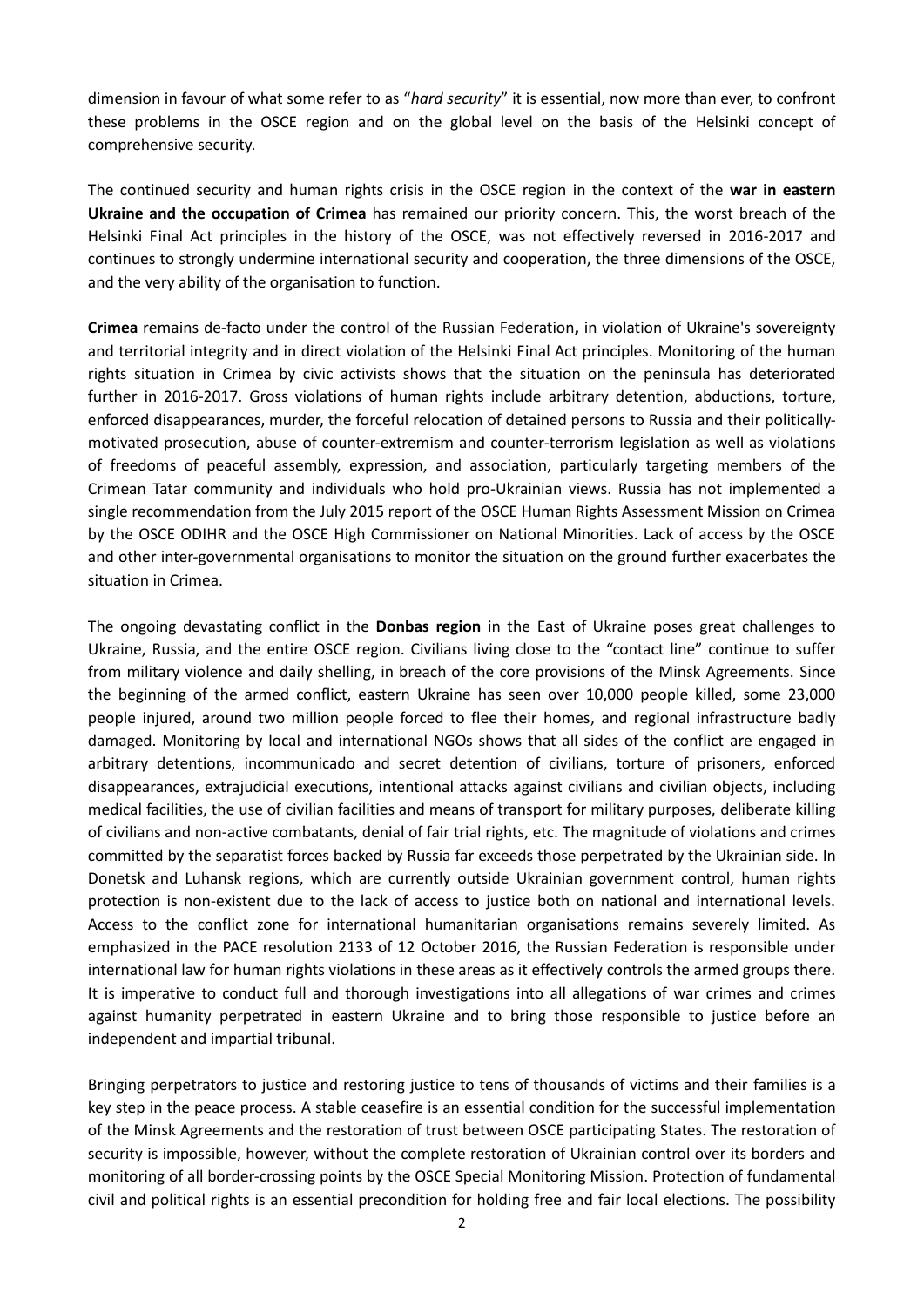for free expression of choice requires the unimpeded participation of Ukrainian parties throughout the election process, open and free coverage by Ukrainian media in the region before and during the elections, and guarantees that displaced persons will be able to fully participate in the elections. The direct and active participation of civil society organisations in the monitoring and reconciliation processes would strongly contribute to ending the crisis and to the establishment of stable peace and justice.

The year 2016 and the first half of 2017 saw the **sharp rise of nationalist far-right movements and populist political forces** in Europe and the United States and an as yet unresolved "refugee crisis", fostering an **increase in xenophobia, antisemitism, islamophobia, and discrimination**. The far-right do not uphold a single, unified political vision – not to mention policy programme – across these countries. Nevertheless, the main figures do share some common features, such as praise of national sovereignty, security and traditional values over individual rights; resorting to populist and simplistic rhetoric in defence against perceived "outsiders" such as refugees fleeing human rights abuse and war; blatantly discriminatory and xenophobic policies; and a general contempt for civil liberties and fundamental rights – especially those of minorities. The rise of populist parties with strong anti-migration messages deepens the existing gaps in societies as well as in international communities like the EU. Governments of some countries in Europe as well as the USA have made anti-refugee policies central to their agendas and refuse to cooperate with other states in sharing the burden of accepting and integrating refugees. Terrorist attacks in many places across the OSCE region have led to an increase in hate speech and hate crimes committed against migrants. Too many OSCE participating States lack an integration policy that unites societies. This poses a risk of the emergence of increasing numbers of isolated communities in the near future. The protection of the fundamental human rights of all individuals should be the main guiding principle in the response to the challenges engendered by the current movements of people through the OSCE region. This applies equally to people while they are on the move, arriving at and crossing borders, and to their reception in countries of arrival. In the context of growing influence of the far-right populist parties who channel societal discontent, our key recommendations centre on strengthening the fight against hate speech and hate crimes, and on the adoption of just and fair integration policies which will serve both migrants and the general public in the receiving countries.

The year 2016 has seen an unprecedented series of **anti-democratic constitutional changes** in countries across the OSCE region, leading to the undermining of democratic institutions, erosion of the rule of law, and weakening constitutional safeguards for fundamental rights and freedoms. The governments of several other OSCE participating States are also discussing plans to amend the constitutions of their countries in the near future. In some instances, when the lack of a parliamentary constitutional majority rendered it impossible to push for constitutional amendments, legislative measures were adopted which weakened the democratic institutions of the country to introduce anti-democratic changes in the political system. Regardless of whether this happened to the east or west of Vienna, such changes have usually been aimed at altering the system of checks and balances by weakening the role of Constitutional Courts or of parliamentary control over governments. In authoritarian countries such as Azerbaijan, Armenia, Tajikistan, Turkmenistan, and Kyrgyzstan, constitutional changes have been used to further consolidate power in the hands of the ruling families or groups, have strengthened the autocratic nature of the political system, altered the balance of powers in favour of the executive branch, weakened the independence of the judiciary, and failed to provide guarantees to fundamental rights and freedoms. In Central European countries with stronger democratic traditions which are currently witnessing an illiberal and populist backlash, amendments to key legislative provisions have been made to allow ruling parties to maintain their grip on power. In Hungary, the government seeks to amend the Fundamental Law to include a mention of "constitutional identity" in the hope that these magic words will isolate national policies from review by European courts. Poland has been in the midst of legal and social turmoil after the new government's actions aimed at changing the composition and the rules of work of the Constitutional Court to allow the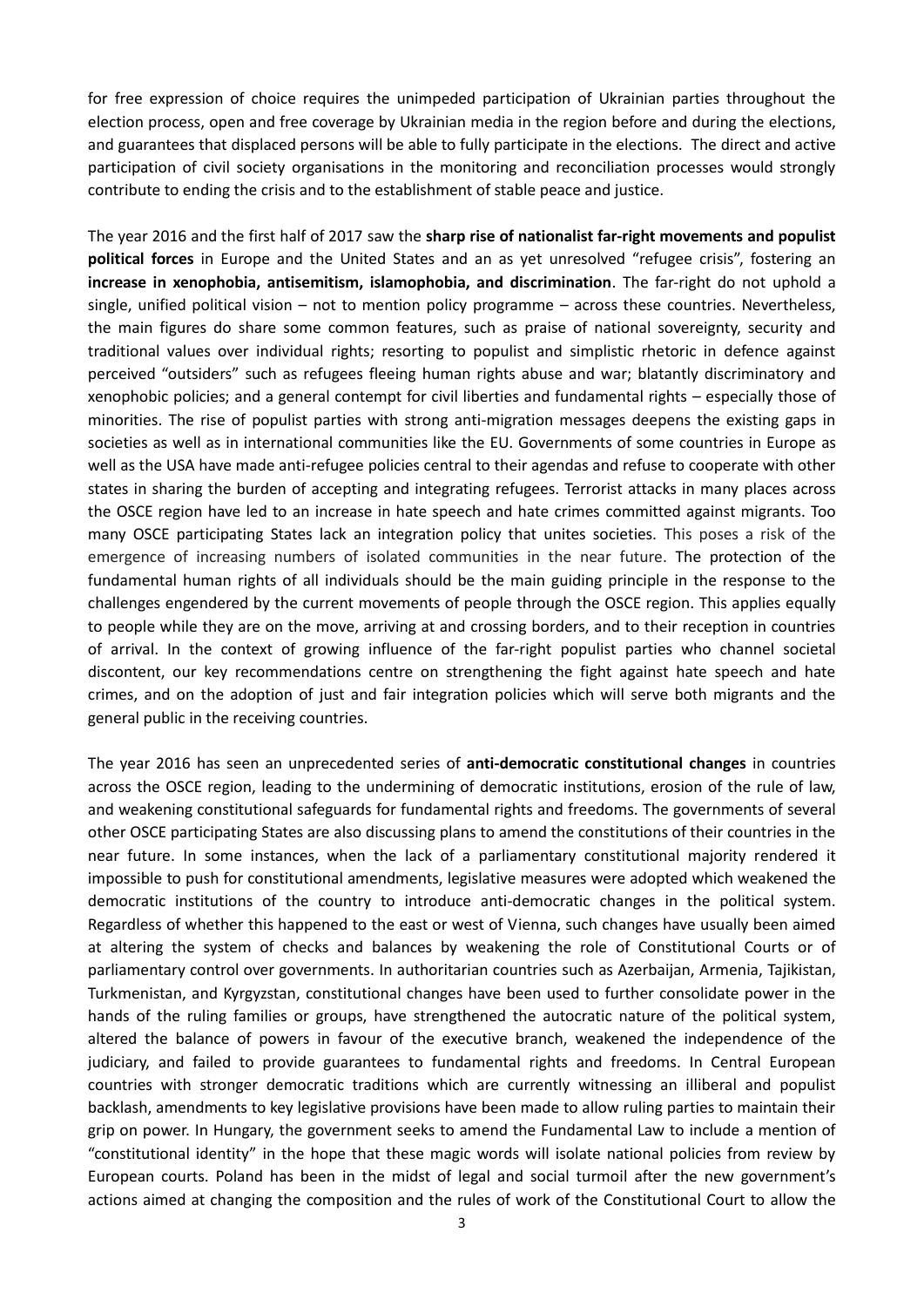authorities to pass laws without an independent review. The constitutional crisis has undermined the principle of separation of powers and negatively altered the system of checks and balances. In some instances such as in Turkey, failed coup attempts provided justification for sweeping anti-democratic legislative changes and the manipulation of constitutional provisions in the framework of a state of emergency, and were accompanied by unprecedented crackdowns on fundamental rights and freedoms. In all of the countries that undertook constitutional changes, judicial independence, the independent functioning of national human rights institutions, the freedom of the media, and civil society are under growing pressure, in striking contradiction to OSCE commitments and countries' UN obligations.

Furthermore, the growing threat of international terrorism in recent years has led several governments to adopt **tougher counterterrorism legislation**, marking a shift towards hard-line security at the expense of human rights. These counter-terror laws too often define terrorism offenses, actions, and responses in overly broad terms, leaving the door open to misinterpretation and misuse for the targeting of minorities and civil society. Some recent laws include serious restrictions on the rights to freedoms of expression, peaceful assembly and movement, which could lead to disproportionate or discretionary enforcement. This legislation often violates international human rights norms enshrined in the International Covenant on Civil and Political Rights and the European Convention on Human Rights. Other legislation violates the privacy and security of individuals by expanding state surveillance powers, often by forcing private technology companies to become state agents, as has increasingly been the case in Russia, the U.S., and elsewhere. Crucially, the exceptional powers and temporary measures adopted in the wake of national tragedies risk becoming the "new normal", with long-lasting impacts on human rights and civil liberties – while it becomes more difficult for international organisations to reprimand states when standard-bearers like France now behave in the same way. The OSCE participating States should be vigilant in addressing this move to the "new normal" and should offer a framework for the state of emergency that balances the first and third OSCE dimension concerns involved.

The need to provide 'security' against terrorism provides an argument for some governments to pay less attention to **the fight against torture and ill-treatment**. In Central Asia, the use of torture by the law enforcement and prison authorities has endemic nature, particularly in Uzbekistan and Turkmenistan. A recent letter from a prisoner in Russia drew public attention to widespread use of torture in prisons and pre-trial detention centres. In Turkey, there have been numerous reports of cruel and inhuman treatment of detained individuals during the state of emergency. Russia, Azerbaijan and Turkey have ended publishing the Council of Europe's Committee for the Prevention of Torture reports about their countries. The government of the UK seems to be willing to loosen the prohibition on sending back aliens to countries where they are at risk of torture. There have also been several reports of ill-treatment of migrants in detention facilities across Europe. The new president of the USA has openly stated his contempt for the international prohibition of torture, has spoken out in favour of reinstating practices such as waterboarding – which was banned and considered torture under the previous administration – and against the closure of the Guantanamo Bay detention camp. Notwithstanding certain recent positive steps by the OSCE to focus its efforts on addressing the prevalence of torture across the whole region, much more needs to be done to eradicate this shameful crime.

To our dismay, two countries of the OSCE region still practice **capital punishment, an extreme form of denial of the right to life**. These are Belarus and the United States. In Belarus, death penalty is also a form of torture for the convict and his family. The lack of fair trial and swift implementation of the court decision on execution, in open disregard to review of these cases by the UN Human Rights Committee, makes correction of a possible judicial miscarriage impossible. In the U.S., execution in a number of reported cases is a torture-like procedure, and judicial miscarriages in the cases of death penalty verdict have been documented. Heinous practice of government killing its own citizens is a challenge to the very concept of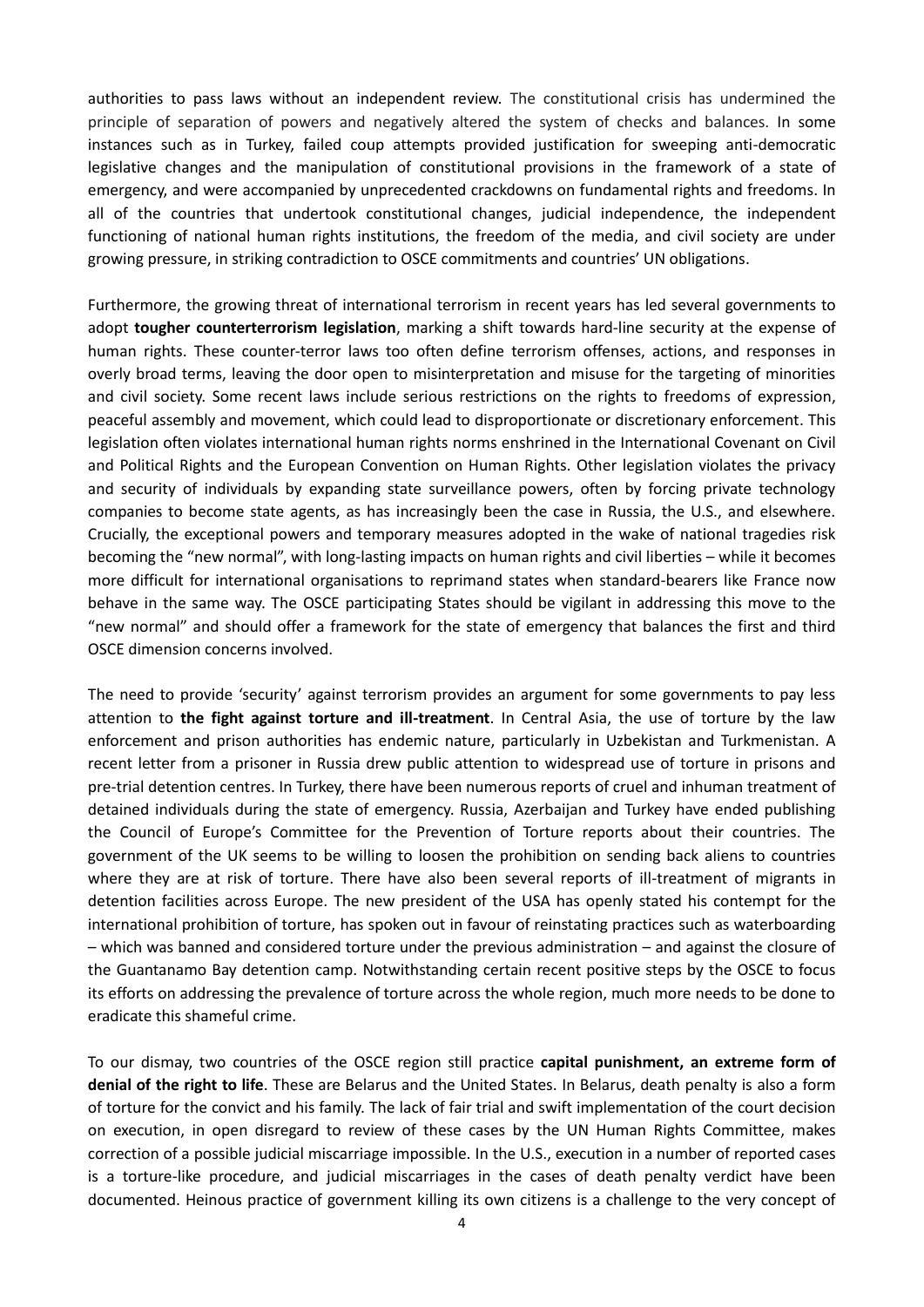human rights. We call on both states to immediately stop this cruel practice and abolish it legally. We also express our strongest concern about recent instances of justification of capital punishment in the eyes of the public and calling for its reinstatement by high-level officials in some OSCE participating States.

In the most troubling way, the **space in which civil society** can act has shrunk significantly across the OSCE region, and threats to the security of human rights defenders have substantially increased. Russia's "foreign agent" law inspired countries across Central Asia and Eastern Europe, including Hungary and Poland, Azerbaijan and Kyrgyzstan, to enact or envisage similar legislation targeting the activity of NGOs critical of government policies and international civil society cooperation. NGOs and activists in Azerbaijan and Central Asia continue to face increased pressure from law enforcement officials, with reports of threats and violence against NGO members. Attacks against civil society activists are often not investigated properly and the perpetrators are not brought to justice. This creates an atmosphere of impunity and permissiveness for violence against civil society representatives, including by private actors from among self-proclaimed "patriotic", nationalistic, or religious groups of government supporters. There is a clear connection between the growing threat of terrorism and radicalisation, on the one hand, and restrictions placed on civil society in the framework of the fight against terrorism and extremism, on the other. Governments, both in the east and the west, mistakenly or purposefully use the fight against extremism to suppress criticism by civil society and refuse to recognise and support its role in combating radicalisation and violent extremism by reaching out to citizens and residents from minority groups. These negative developments across the OSCE region stand in sharp contrast to the adoption in 2014-2015 of the OSCE ODIHR Guidelines on the protection of human rights defenders and on freedom of association. Clearly, new ways of addressing the problem of shrinking space for civil society need to be found within the OSCE.

**Politically motivated persecution and lack of fair trial guarantees** is a systemic problem in many OSCE participating States where autocratic governments use the justice system to silence their critics and suppress dissent. Imprisonment of political opponents and activists, use of torture against them, and their enforced disappearances in prisons remain widespread in Central Asia, in particular in Turkmenistan. Opposition figures, anti-corruption activists, investigative journalists and youth activists continue to face threats of arrest and unfair trials across the region, with particularly large numbers of political prisoners documented in Turkey, Uzbekistan, Tajikistan, Turkmenistan, Russia, Azerbaijan, and Armenia, and a recurring trend of releasing and again incarcerating critics of the government prevalent in other countries such as Belarus.

**Freedom of peaceful assembly** has been increasingly restricted in many OSCE participating States, both in the east and the west, often under the pretext of counter-terrorism measures and in the name of protecting stability and public order. Recently adopted legislative changes and restrictions applied in Russia, Poland, Turkey, the U.S., and other countries clearly contradict international human rights norms and OSCE commitments and do not abide by the key principles of proportionality and necessity in a democratic society. Ungrounded restrictions and outright illegal refusals of applications to hold peaceful assemblies; preventive, arbitrary, and mass detention of protesters; brutal and disproportionate use of force against demonstrators; impunity for law enforcement officials who beat and torture participants of assemblies; lack of fair trial guarantees for the accused; charging activists with the "organisation of mass riots" and the imposition of long prison sentences, and blocking domestic and international civic monitoring of assemblies have been prevalent in recent crackdowns against freedom of peaceful assembly in Russia, Belarus, Armenia, Azerbaijan, Turkey, and other OSCE participating States, in a clear violation of OSCE commitments.

**Freedom of expression** has further regressed in many OSCE participating States, both east and west of Vienna. Journalists and other communicators are faced with numerous threats including killings, death threats, arbitrary arrest and imprisonment, torture, physical abuse, legal, administrative and financial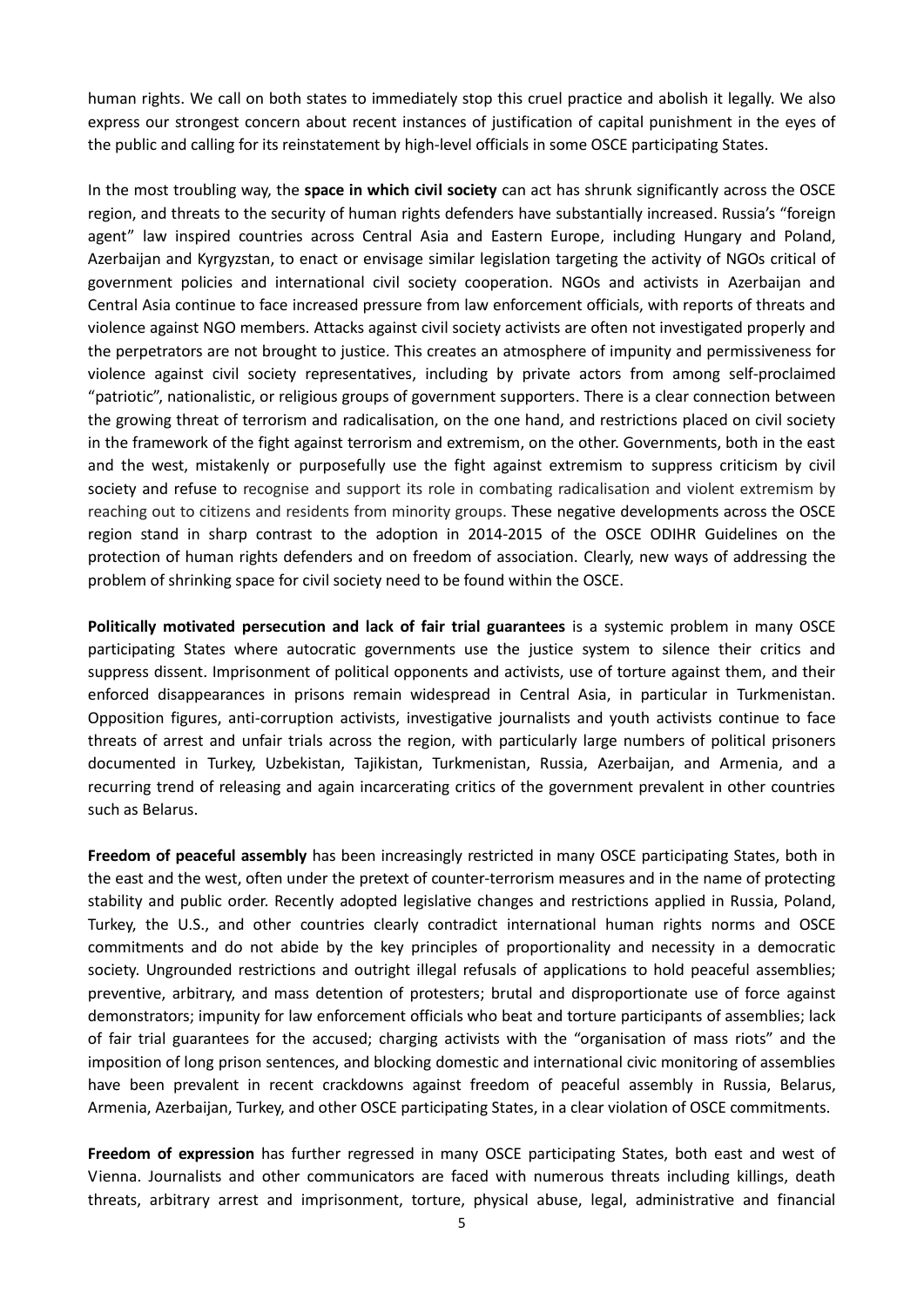harassment, smear campaigns and intimidation. These measures do not only endanger the lives and violate the fundamental rights of journalists and other communicators, but also aim to suspend freedom of expression and suppress dialogue in the wider society. Particularly worrisome is the trend of mass repression of journalists and communicators during periods of emergency and the ever-growing dangers for journalists in conflict zones. States are not taking adequate steps to prevent, investigate, prosecute or punish the threats and abuses, and in too many cases are themselves complicit in the violence, censorship and persecution perpetrated against those who exercise their right to freedom of expression. Particularly worrisome are new steps by a number of States such as Russia, Azerbaijan, Turkey, Turkmenistan, Uzbekistan and others, to further restrict freedom of expression and access to information online by censoring and blocking internet sites, restricting access to social networks and messengers, introducing new legislative provisions to ban content and persecute bloggers, and forcing providers to the disclose identities of users and content of their communication without proper legal grounds and judicial oversight.

**Disinformation** has also increased as a worrisome phenomenon and tool for abuse of freedom of expression as Russia has wielded power in Europe using media outlets to spread propaganda and falsehoods, especially about minority communities. This has been done in order to sow dissent in Europe and cause individuals to question facts and the policies of their governments, particularly where those policies are critical of the Russian government. In Central Asia, the repressive policies of the ruling regimes and the influence of Russian media have led to disinformation campaigns targeting human rights defenders, women activists and LGBT persons, tapping into Central Asian nationalist movements that advocate a return to what are termed traditional values, which include anti-foreigner sentiment, anti-LGBT policies, and restrictions of women's rights. The effects of such campaigns are exacerbated by the rejection of the primacy of international law. Hate speech is again on the rise in the Western Balkan countries. The dilemma of how to effectively combat **propaganda and hate speech** while protecting freedom of expression and access to information has emerged as one of the most challenging tasks facing the OSCE and the international community today.

**Manipulations and outright election fraud and suppression of political competition** have been an increasingly worrying phenomenon across the OSCE region, undermining the key OSCE commitment to ensure public participation in democratic governance through periodic free and fair elections. This trend undermines the legitimacy of governments and leads to radicalization of societies instead of stability, in the name of which the incumbents cling to power. The use of electoral manipulations to maintain power in undemocratic ways is increasingly accompanied by autocratic regimes undermining the ability of OSCE ODIHR, OSCE PA, and other international organisations to observe elections by openly challenging their conclusions and ignoring their recommendations. Domestic and international civil society observers are also denied the right to conduct monitoring and targeted for persecution and harassment. Moreover, we are particularly concerned by the new and growing phenomenon of **"fake election observation"** when authoritarian governments provide funding, often through proxies, for unofficial "monitoring missions" comprised of current and former members of national parliaments of democratic states and international parliamentary bodies, including PACE, OSCE PA, and the European Parliament, who come for a short-term visit, do not apply observation methodology based on to the UN and OSCE standards, produce no written reports, challenge the conclusions of OSCE observers, and loudly praise fraudulent elections as free and fair. These "fake election monitors" are hosted by presidents; their statements are widely reproduced in the official media and are used to confirm the legitimacy of the ruling regime in the public eye. This new trend is both an outright manifestation of international corruption and a challenge to the very idea of international monitoring of elections, undermining the key role of the OSCE as a provider of safeguards for free and fair elections.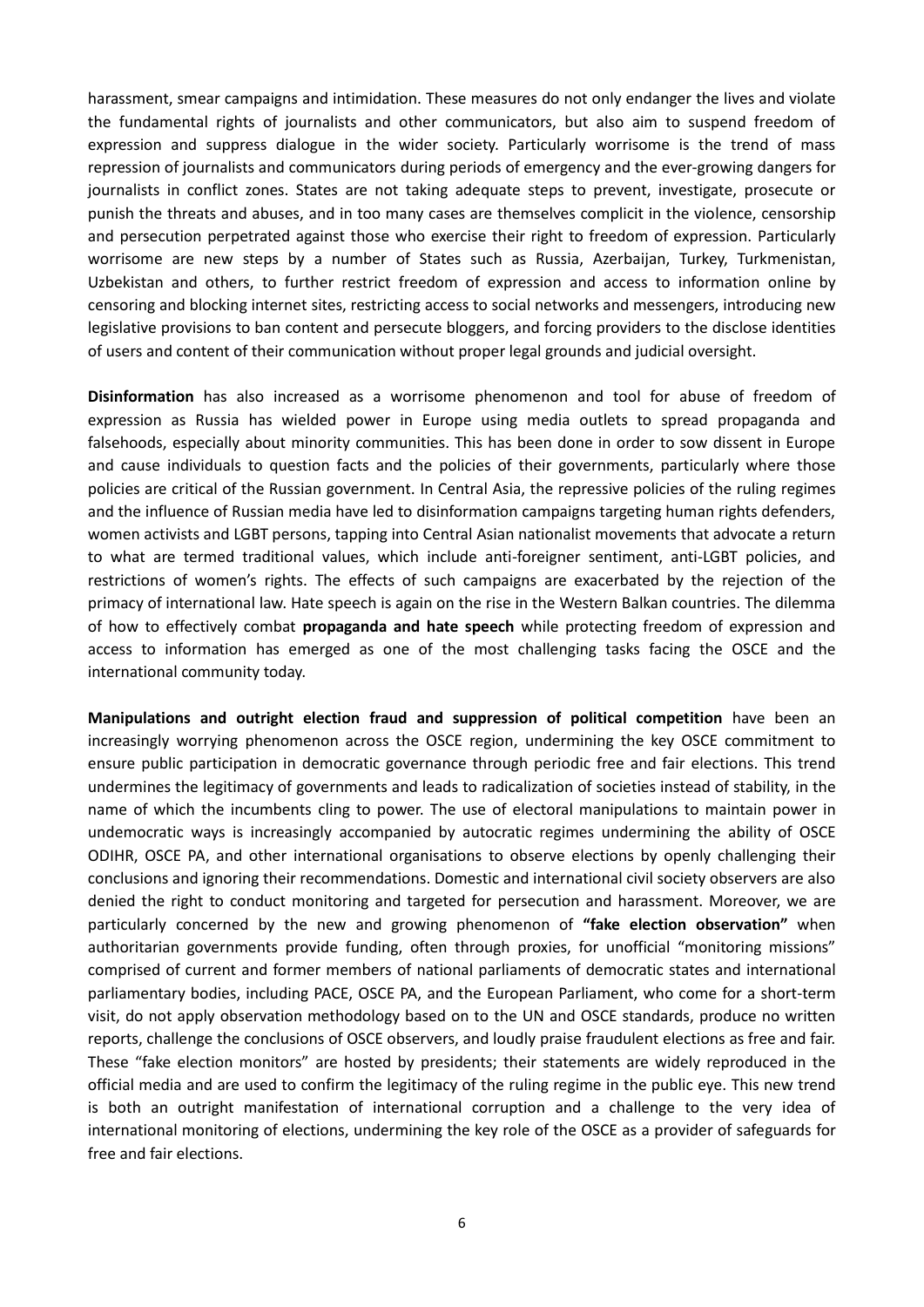We are extremely concerned by the increasing pressure on independent OSCE institutions, attempts to revise and weaken their mandates, challenge their activities as going beyond their mandates, and the refusal to provide adequate funding for their work. This negative trend includes systematic efforts of a number of states aimed at weakening the ability of OSCE to work on the ground, including downgrading fullfledged field missions to project offices with a limited mandate or their complete closure.

#### **BELARUS: SIX YEARS SINCE THE PUBLICATION OF THE OSCE "MOSCOW MECHANISM" REPORT**

Six years have passed since the OSCE Rapporteur's report on the human rights situation in Belarus ("the Moscow Mechanism report") was presented to the OSCE Permanent Council.<sup>2</sup> The holding of the  $26<sup>th</sup>$ annual session of the OSCE Parliamentary Assembly in Minsk and the Parallel Civil Society Forum in July 2017 provide a special opportunity to reflect on what has changed in Belarus in the six years since the release of the Moscow Mechanism report, and to discuss strategies to address current human rights problems in this country, using international instruments and mechanisms, including in the OSCE.

The Moscow Mechanism report contained thorough and objective analysis of the events in the evening of 19 December 2010, when the presidential elections were held, including the violent dispersal of a demonstration in Minsk and mass detentions, arrests, intimidation, torture, and the unfair trials of hundreds of protesters which took place in the months that followed. In the words of the OSCE Rapporteur who described the situation as a "crisis", "the fact-finding mission indicates the seriousness, duration and scale of gross and systematic human rights violations" and "a system of social control, by fear and harassment, torture and blackmail, phone tapping, false evidences and forced confessions, with arbitrary and discriminatory measures and sanctions against persons and their families. Beneath some legal niceties, there is neither independent justice, nor rule of law." The report presented detailed recommendations for the government of Belarus to address these mass violations, change domestic legislative and policy framework, and take action in the framework of international cooperation on human rights.

The release of the OSCE Moscow Mechanism report as well as of the OSCE ODIHR report on observation of trials in Minsk in spring 2011 laid the grounds for a broader international response to the repressions in Belarus , including the establishment of a mandate of the UN Special Rapporteur on the situation of human rights in Belarus in 2012, the adoption of annual resolutions of the UN Human Rights Council, activation of work of the Working Group on Belarus in the OSCE Parliamentary Assembly and of the Rapporteur on Belarus in PACE, as well as undertaking of a series of steps by the European Union, the USA, and a number of other countries, including the application of targeted restrictive measures such as travel bans and economic sanctions. Assessments by international human rights institutions of the human rights situation in Belarus from 2011-2017 have been precise and detailed and have provided sound and clear recommendations on the way forward.

However, the impact of these measures on the human rights situation in this country has been limited. On the one hand, the actions of the international community have been able to soften somewhat the most severe manifestations of the crackdown, including, first and foremost, release by September 2015 from prison of dozens of previously convicted opponents the government. For several years, there have been no new mass repressions in the country such as simultaneous arbitrary detentions, beatings, arrests, politically motivated trials and incarceration of dozens of people, at least at the same scale as in December 2010 and the first half of 2011. Space for the realisation of the right for freedom of peaceful assembly has expanded somewhat. Opposition candidates were able to conduct their election campaigns relatively unimpeded. Criminal prosecution for activities on behalf of unregistered NGOs has not been applied.

1

<sup>2</sup> OSCE Rapporteur's Report on Belarus. 28 May 2011.<http://www.osce.org/odihr/78705>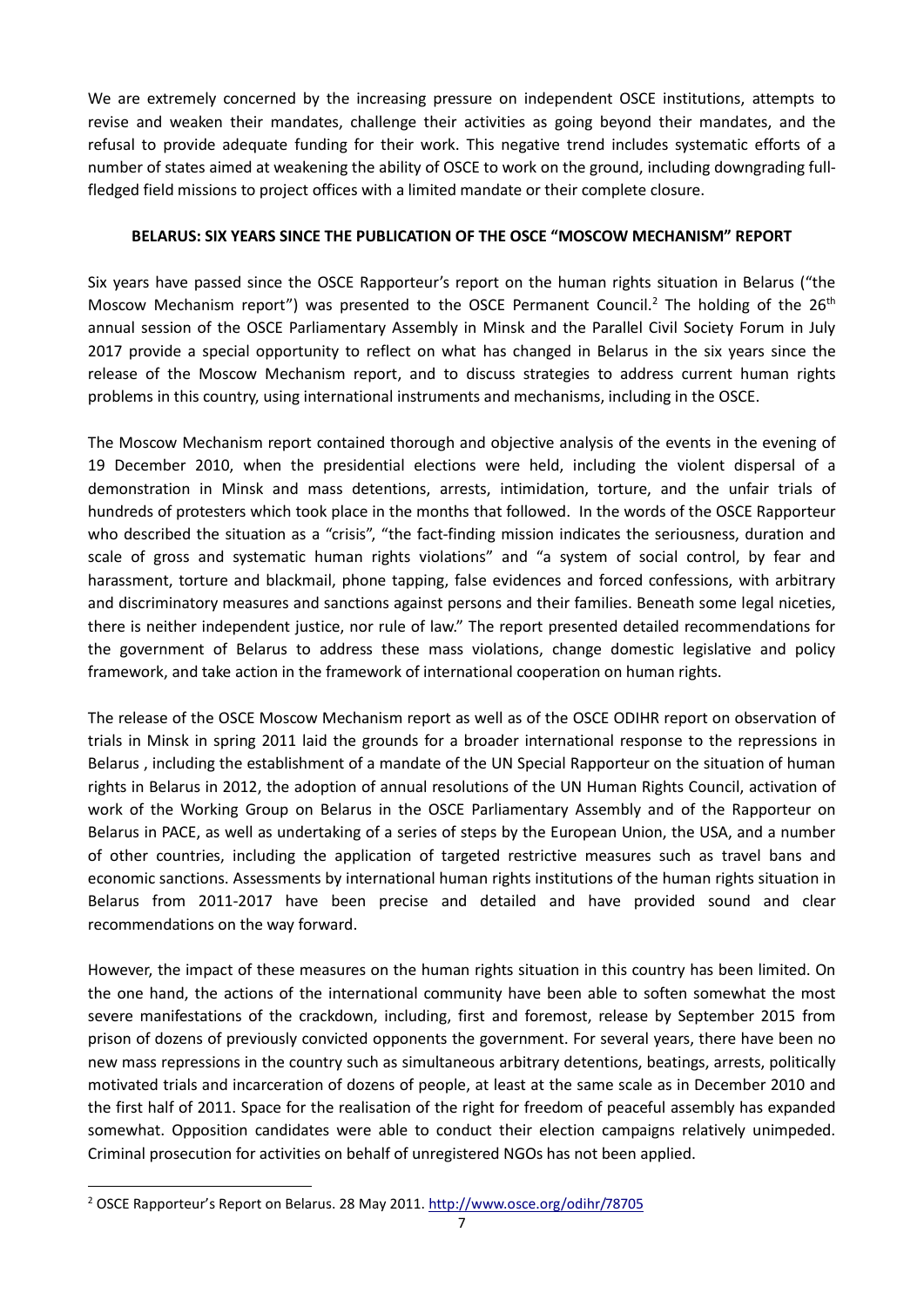On the other hand, no former political prisoners have been exonerated as the international community has demanded; and the exercise of their basic rights remains restricted. Human rights violations occurring in December 2010 and the following months have not been investigated and no one has been held responsible. All the "old", pre-2010 repressive laws remain in place, and a number of new ones have been adopted after 2010. No positive systemic changes in human rights have occurred in practice, and conditions for new politically motivated persecution remain in place. The presidential elections in 2015 and parliamentary elections in 2016 were as flawed, unfree, and unfair as all previous elections since 1996.

Because of the inconsistent application of existing leverages by the international community, Belarus has not implemented a single recommendation of the OSCE Moscow Mechanism report of 2011 and the UN Human Rights Council Resolution of 2011 adopted in response to the crackdown after the presidential elections of December 2010. The Belarusian authorities have also failed to implement the recommendations adopted later and addressing other human rights and rule of law issues that were included in the follow-up annual resolutions of the UN Human Rights Council in 2012-17, the reports of the UN Special Rapporteur on the Human Rights Situation in Belarus, the reports of rapporteurs and working groups on Belarus at PACE and the OSCE Parliamentary Assembly as well as the reports on election and trial observation by OSCE/ODIHR. Adoption of a series of repressive laws and the continuation of repressive practices negatively affects exercise of fundamental freedoms of expression, association, peaceful assembly and movement, access to justice, protection from arbitrary detention, freedom from torture, enforced disappearances and abductions, the right to life, security of human rights defenders, and free and fair elections, to name but a few. Pressure on civic activists, human rights defenders, participants of protests, including students, defense lawyers, independent journalists and bloggers. Expulsion from the country of human rights defender Elena Tonkacheva on trumped-up charges and the refusal to lift a ban on her returning to Belarus for the duration of three years is a particularly outrageous case. This is obviously aimed at prevention of her public activities.

As in the past, the government of Belarus does not fully cooperate with international human rights mechanisms on the most important and acute problems. Not only it does not recognize the mandate of the UN Special Rapporteur on the Human Rights Situation in Belarus; it demonstratively ignores and challenges resolutions of the UN Human Rights Council, does not implement the majority of recommendations by UN treaty bodies and refuses to implement their views on individual complaints. In the key issues, the situation has remained poor since 2011, having developed into a protracted human rights crisis where violations are of "systemic and systematic" character, in the words of the UN Special Rapporteur.

Nevertheless, despite the absence of tangible progress in human rights and conduct of free and fair elections in Belarus, in 2015-2016 western countries decided to lift restrictive measures against persons and entities complicit in violations, introduced in 2011-2012, and give "one more chance" to the government of Belarus by engaging in a new efforts for dialogue and economic cooperation. Among the main reasons for the recent turnaround in western policy regarding Belarus from a value-based approach based on primacy of human rights to a "pragmatic" one are, apparently, considerations caused by the new security threats in Europe after the annexation of Crimea by Russia and the beginning of the conflict in Eastern Ukraine.

As a result of the absence of systemic changes in human rights, the existence of political prisoners remains the main factor setting the framework of relations between the official Minsk and the international community. Apparently, political prisoners are used by the government of Belarus as a tool of trade. Every time after their release, Belarus receives trade expansion and financial support from the west as a "reward", after which the authorities detain and convict a new group of opponents. And the cycle starts again, causing a sense of *déjà vu*.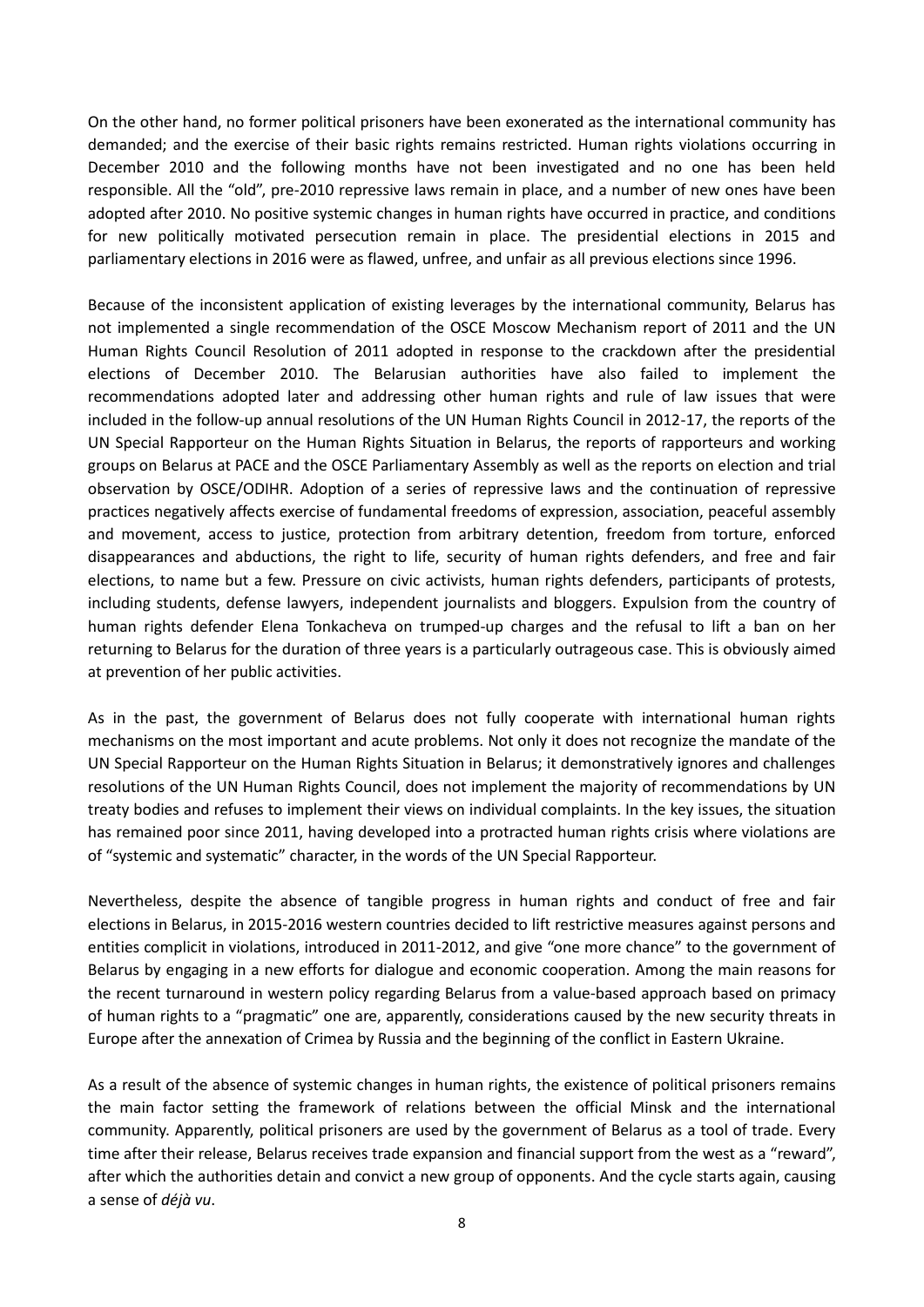Indeed, new political prisoners appeared in Belarus just months after the release in August 2015 of those remaining in prisons after the arrests in 2010-11. Today, two persons who were recognized by the Belarusian human rights community as political prisoners remain behind the bars: Michail Žamchužny и Dzmitry Polijenka, who were convicted in 2015 and 2016 respectively. Several others were arrested and released in 2015-2016.

In its pursuit of developing economic and political relations with the West, in the last two years the Belarusian government has started actively engaging in dialogue with the OSCE, the EU, and some UN treaty bodies. Responding to international demands to demonstrate real progress in human rights, in October 2016 the government adopted an inter-agency plan on human rights for the implementation of recommendations accepted during the second cycle of the Universal Periodic Review as well as recommendations from some UN treaty bodies, and in March 2017 submitted to the UN Human Rights Committee its fifth periodic report on the implementation of the International Covenant on Civil and Political Rights. However, this government plan was adopted with no input from independent civil society, and its implementation is non-transparent since no publication of progress reports is envisioned. Most importantly, the plan fails to address key concerns raised by the international community for years. If nothing changes in implementation of this plan, there will be no real progress in the country, and it will become clear that this is just an imitation.

Prevention of further repressions can only be achieved by abandoning repressive laws and practices limiting civil and political rights, the restoration of political pluralism and media freedoms and the genuine political will of the Belarusian government to fulfil its international obligations to protect human rights. None of the above are currently in place. Human rights defenders warned that the absence of systemic change in human rights in Belarus meant that future incidents of politically motivated persecution were only a matter of time.

Unfortunately, such predictions came true: a new massive wave of repressions started in March-April this year when mass detentions of peaceful demonstrators, journalists and human rights defenders took place in Minsk on 25-26 March 2017. Many of those arrested were subjected to violence and ill-treatment. The police forcefully dispersed the peaceful demonstration, detained more than 700 participants, and arrested almost 150 of them on administrative charges. These events were the culmination of a series of repressive measures taken by the Belarusian authorities since the beginning of March in an attempt to stifle the public expression of social grievances. In total, more than a thousand people were detained in spring 2017.

On the same day of 25 March, about an hour before the start of the planned peaceful protest, anti-riot police raided the offices of the Human Rights Center Viasna and detained a total of 57 Belarusian and foreign human rights defenders, volunteers, and journalists. They had gathered for a training on monitoring peaceful assemblies and were planning observe the demonstrations in Minsk. All of them were detained without charge, packed into buses and taken to a police station where they were held for two and a half hours before being released. The raid of the Viasna offices and the detention of the civic monitors were clearly aimed at intimidating them and preventing them from observing the event and documenting possible violations.

Before the demonstration, from 22 to 24 March, the Belarusian security services (KGB) detained more than 30 people on trumped-up charges of alleged preparation of mass riots and participation in an illegal armed group. On the eve of the OSCE PA session in Minsk in July 2017, all of the detainees were released and the criminal case on preparation of mass riots was dropped. Nevertheless, charges of organising an illegal armed group remain in force.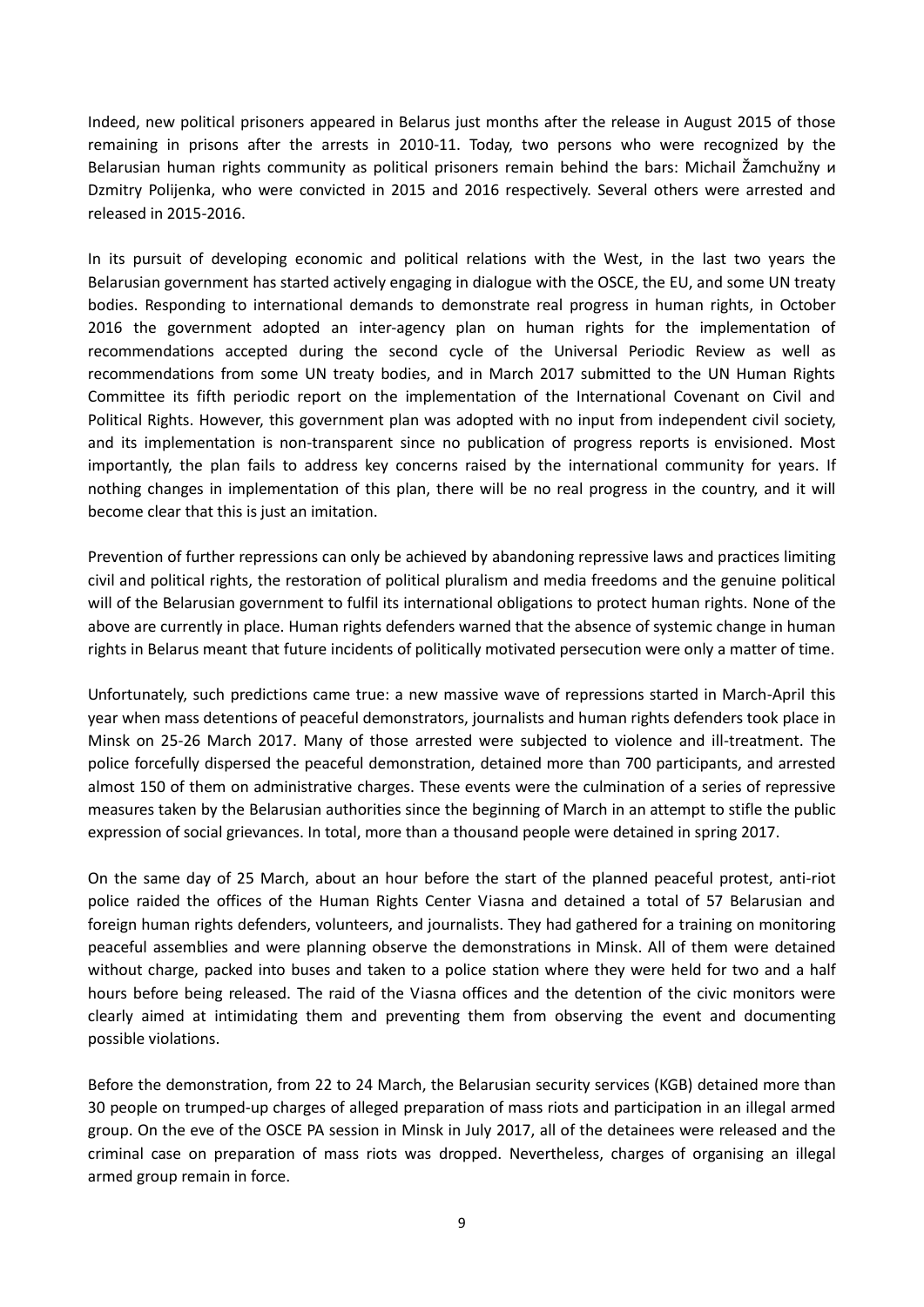The large-scale detentions, police brutality, and politically motivated trials which have occurred over spring 2017 strikingly resemble the crackdown of December 2010 which led to the invocation of the OSCE Moscow Mechanism in 2011 and the establishment of the mandate of the UN Special Rapporteur in 2012. In the words of the UN Rapporteur, "Only some months after the government of Belarus had seemed to ease the curbs on dissent voices, the new wave of violent nationwide repression hit thousands who were peacefully protesting against an ill-designed social measure… Belarus returned to its practice of silencing those who make use of their basic civil rights." The cycle seems to have completed a full circle.

#### **Recommendations**

To end this spiral of lawlessness and systemic violations of human rights in Belarus, we make the following recommendations to OSCE PA, OSCE political bodies and institutions, OSCE participating States, and broader international community:

- 1. The international community must consistently advance demands on rule of law and human rights in Belarus. International scrutiny of the situation with human rights in Belarus should be maintained and regular monitoring should be conducted. International community should systematically assess the implementation by Belarus of its international obligations and of recommendations and resolutions adopted by international bodies such as the UN, OSCE and EU since the crackdown in 2010. The analysis and conclusions in these documents should serve as a legal framework and a basis for policies of the international community regarding Belarus. The existing monitoring mechanisms regarding the situation in Belarus of the UN, the OSCE and the Council of Europe should be extended and strengthened, including the OSCE PA Working Group on Belarus. The mandate of the UN Special Rapporteur on the situation with human rights in Belarus should be maintained and extended.
- 2. Given the similarities between recent developments in Belarus and those of 2010-2011, OSCE participating States should actively pursue a follow-up to the Moscow Mechanism report in relation to Belarus and consider appointing a new rapporteur for this process. The case should not be considered "closed" until considerable progress has been achieved by Belarus on the implementation of recommendations from the 2011 Moscow Mechanism report.
- 3. OSCE/ODIHR should monitor the trials of human rights defenders, journalists, those facing charges because of their participation in peaceful protests or their efforts to monitor and report on them.
- 4. The international community should use the results of the second cycle of Universal Periodic Review of Belarus in May 2015 to the maximum extent possible in its dialogue with Belarusian authorities, including in the process of mid-term evaluation in 2017.
- 5. Any programmes of international cooperation with and assistance to Belarus, such as EU economic modernisation programmes or EBRD and IMF financial assistance, should include strong human rights conditionality and involve civil society as a full-fledged participant.
- 6. Cooperation programmes by OSCE/ODIHR and other inter-governmental organisations should include activities addressing fundamental rights and freedoms rather than follow the "pick and choose" approach promoted by the government of Belarus which chooses relatively easy issues for cooperation.
- 7. The following minimum demands should be made to the government of Belarus:
	- ensure full exoneration of all former political prisoners and lift all restrictions imposed on them;
	- immediately and unconditionally release political prisoners Michail Žamchužny и Dzmitry Palijenka;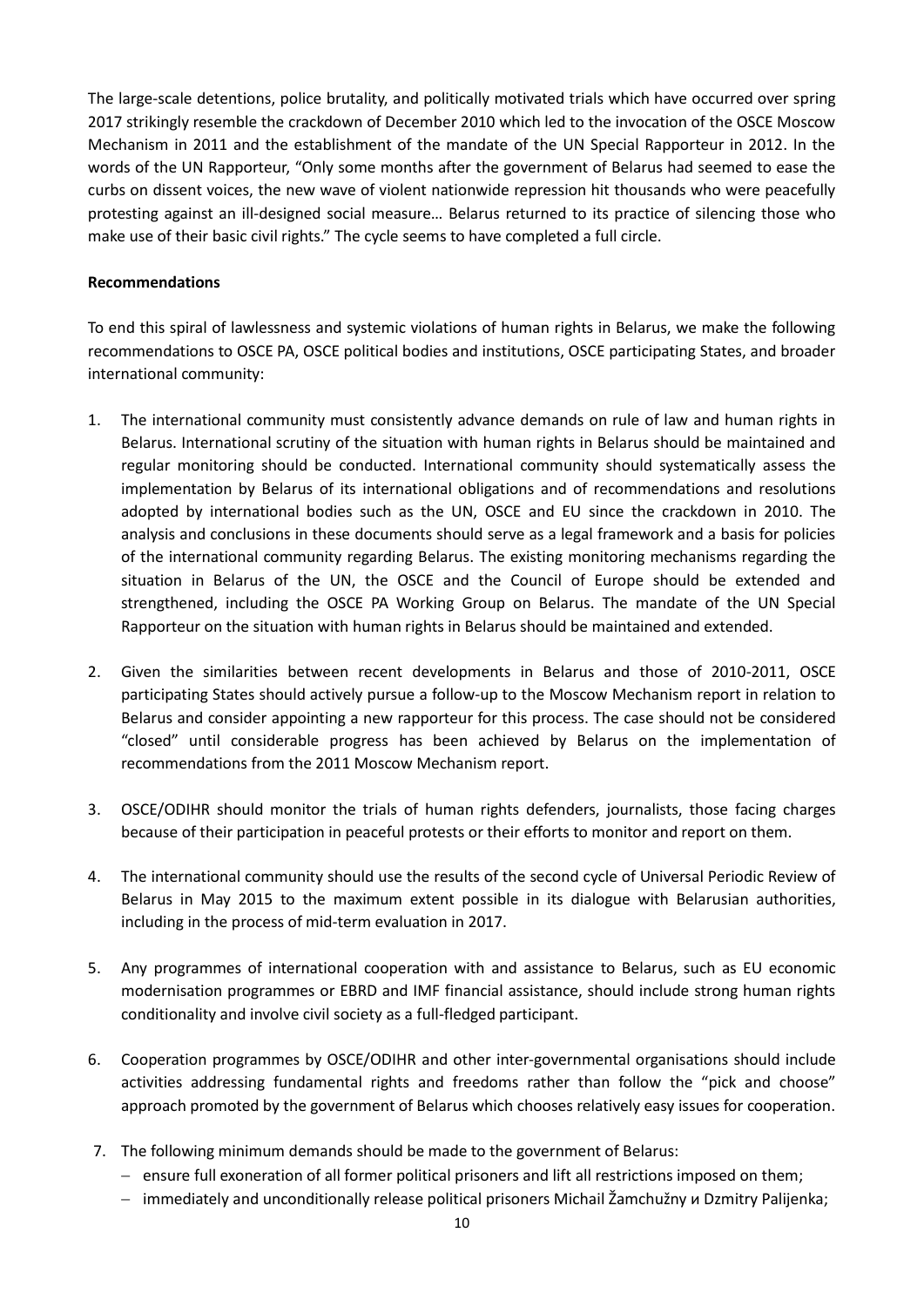- close politically-motivated criminal cases against persons charged in March-April 2017 in connection with the protests and drop all charges against them;
- comply with the provisions of the UN Declaration on Human Rights Defenders and end all forms of their harassment, including preventive arbitrary detention and other means of pressure;
- implement decisions of the UN Human Rights Committee and other UN treaty bodies on individual complaints from Belarus;
- $-$  remove a ban on entry into the country imposed on the Belarusian human rights activist Elena Tonkacheva and ensure safe conditions for the return of persons who were forced to leave the country due to political persecution;
- repeal article 193.1 of the Criminal Code which imposes criminal sanctions for participating in unregistered NGOs, as well as a ban on the activity on behalf of unregistered NGOs; further amend the law "On public associations" and other legislation governing NGO activities with a view of ensuring that it does not unduly restrict freedom of association; register Viasna Human Rights Center and other NGOs who choose to apply for registration, and ensure in practice that domestic NGOs are able to register and function without undue interference;
- end repressions against independent journalists, including those who work with foreign media, and bloggers, refrain from interfering with their professional activity, repeal restrictive media and internet laws, stop the practice of blocking internet sites as a form of censorship;
- $-$  end repression against lawyers, reverse decisions to disbar lawyers for representing critics of the government, and repeal restrictive legislation on bar associations;
- $-$  reverse the expulsion of students from universities who have been expelled as a reprisal for their engagement in the civil society or political activities, and refrain from such expulsions in the future;
- amend the law "On mass gatherings" to comply with international standards ensuring in particular that any restrictions should be proportionate and not create undue obstacles to the exercise of the right to freedom of assembly; end the practice of arbitrary detention and the imposition of heavy fines on those who participate in the unauthorised mass gatherings;
- repeal legislation forbidding calls for a boycott of elections and providing for penalties for doing so;
- $-$  introduce a moratorium on the death penalty;
- $-$  ensure that the cases of enforced disappearances of 1999-2000 are objectively and effectively investigated and that the perpetrators are brought to justice;
- issue invitations to visit Belarus to the UN Special Rapporteur on the situation of human rights in Belarus and thematic UN special rapporteurs to visit the country;
- $-$  allow the OSCE Mission in Minsk to reopen with a broad mandate, including monitoring of the human rights situation.
- 8. The implementation of these demands, based on the resolutions and documents of the UN, the OSCE, and the Council of Europe bodies in 2010-2017 should form a policy basis for other governments and international financial institutions, and inform decisions on applying, lifting, or expanding restrictive measures, engaging in economic cooperation, or providing economic assistance to Belarus. Once these acute human rights issues are successfully resolved, systemic problems such as the independence of the judiciary, prevention of torture, bringing the human rights legislation of Belarus into line with international standards, and conduct of free and fair elections, can and should be addressed.
- 9. The European Union should adopt and make public a plan of the minimal measures expected from the Belarusian authorities to demonstrate progress in human rights, and jointly agree to develop a roadmap on the implementation of such a plan.